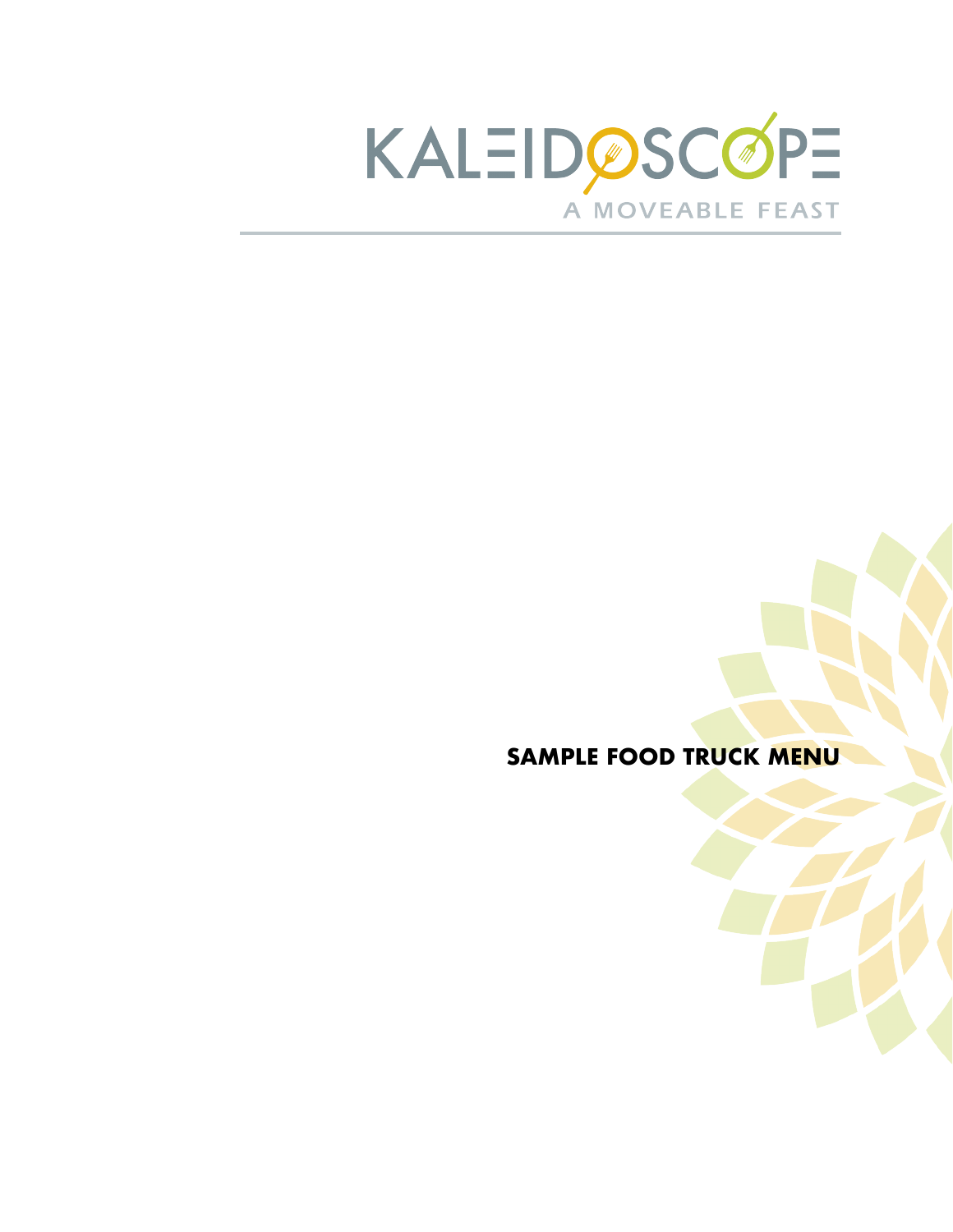

# **HORS D'OEUVRES**: COCKTAIL HOUR

**SAMOSAS** (vegan) hand-wrapped and stuffed with spiced potatoes + peas accompanied by tamarind chutney

## **TWO-BITE ARANCINI** (vegetarian)

wild mushroom & truffle, parmesan risotto, mozzarella stuffed, classic marinara

### **PADDINGTON BURGER SLIDER**

house-baked brioche bun, brisket-chuck patty, leek + gorgonzola burger sauce lettuce, onions, orange glaze w/ ginger + szechuan pepper

### **CHICKEN YAKITORI SKEWER**

sake glaze, wasabi aioli, togarashi

## **TEMPURA CAULIFLOWER FLORETS** (vegan)

pink peppercorn aioli drizzle

### **BUTTER LETTUCE WRAP**

tuna poké, avocado, nori, sesame, scallion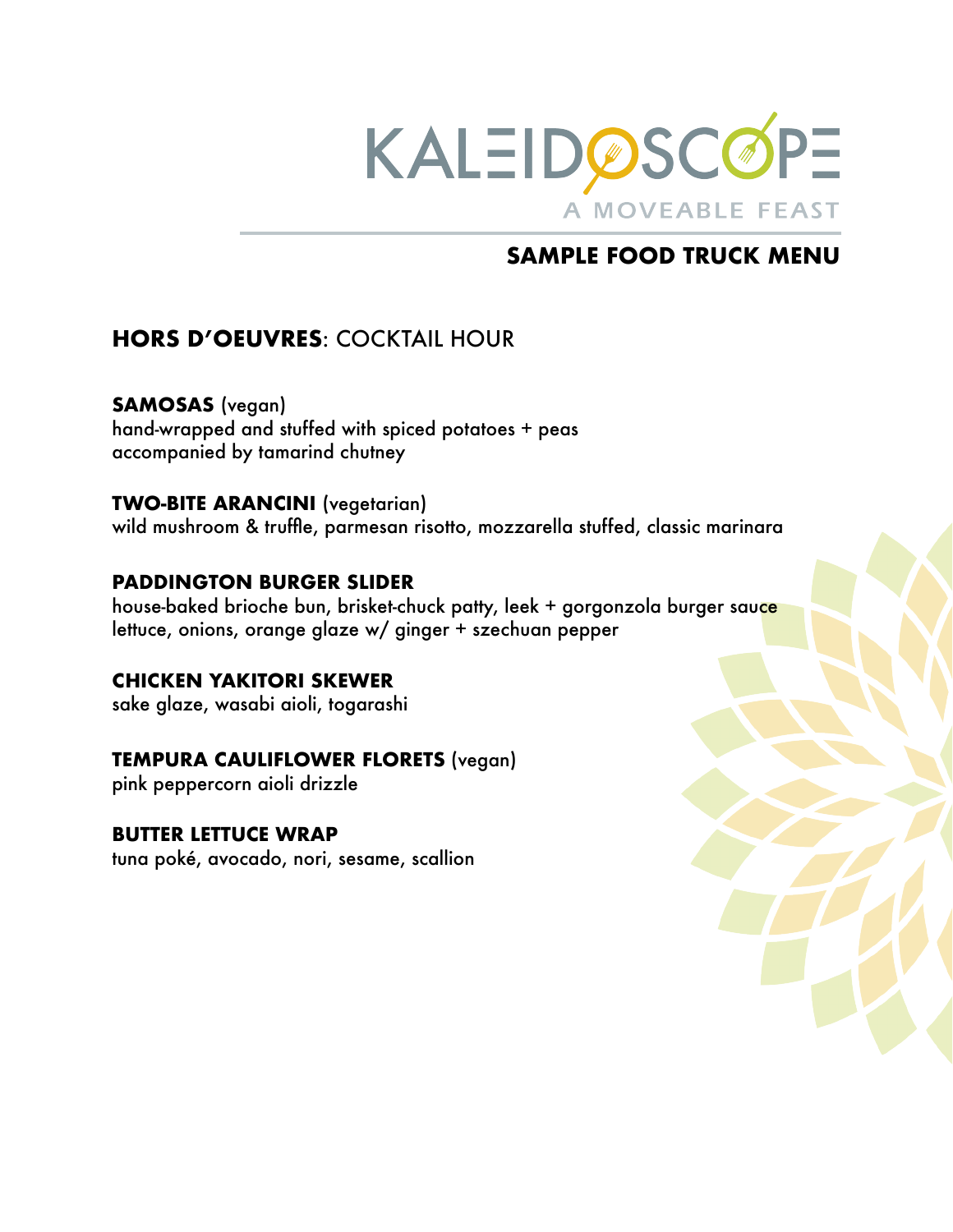

# **FOOD TRUCK MENU:**

## **STEAK FRITES (GF)**

local 8oz. NY striploin steak, garlic butter, twice-fried frites, sautéed mushrooms accompanied by kale Caesar salad

## **ARCHIE BURGER**

our signature burger, house-baked brioche bun, brisket-chuck smash patty Gruyère cheese, greens, tomato, truffle aioli accompanied by frites

## **BAHA FISH TACOS (GF)**

hand-pressed tortillas, marinated + grilled basa filet pico de gallo, crema, hot sauce accompanied by seasonal slaw and frites

### **CHICKEN PIZZA**

hand-stretched dough, white sauce, pulled chicken, Gruyèye cheese, pesto

### **KIDS PEPPERONI PIZZA**

hand-stretched dough, simple tomato sauce, mozzarella cheese, pepperoni accompanied by frites